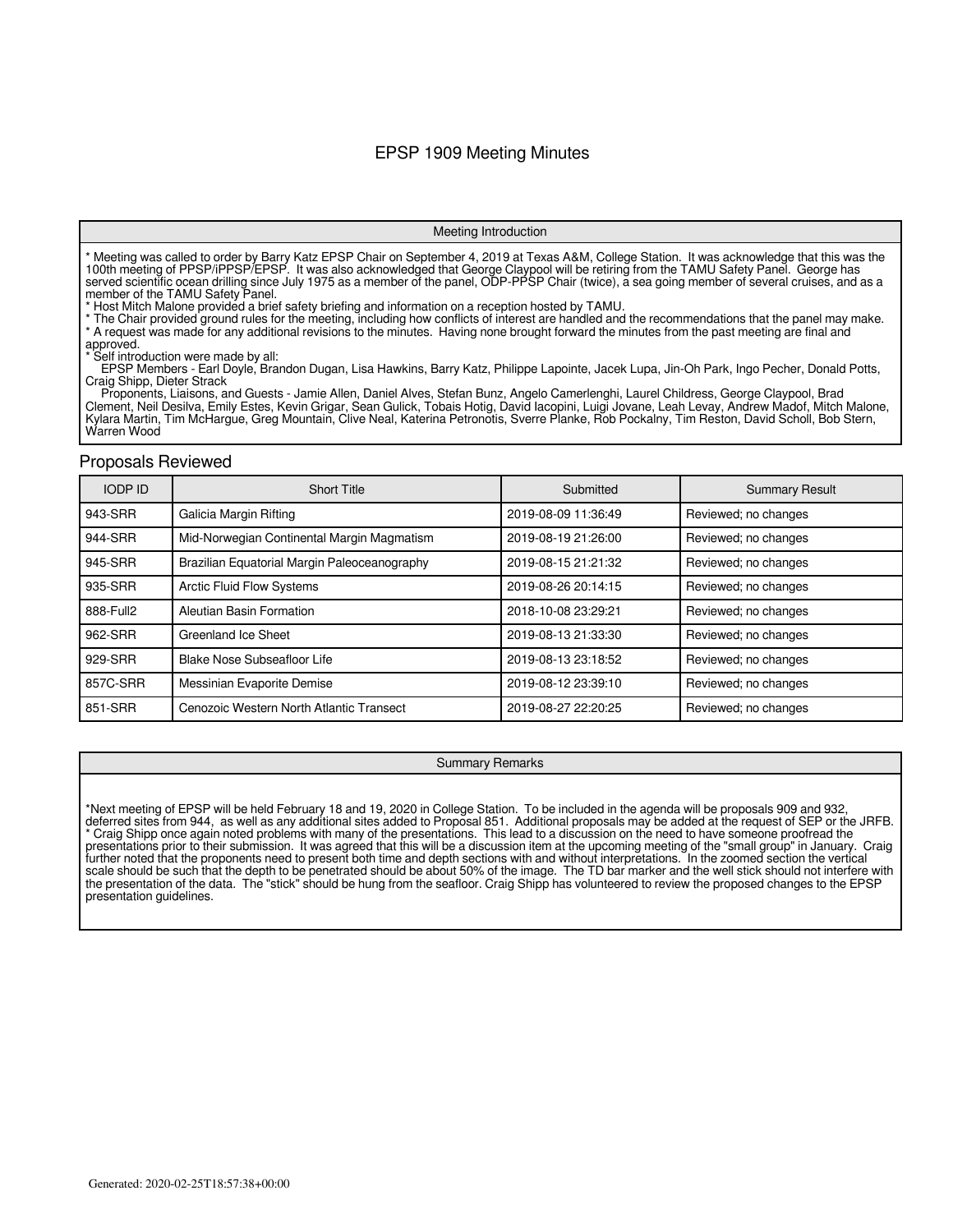## EPSP Proposal Summary

#### Proposal Review

#### GALICIA MARGIN RIFTING

Tim Reston presented the scientific overview and site-by-site review. The primary goal of the proposal was to differentiate between the different proposed rifting models for the Galicia Margin: 1 - depth dependent stretching; 2- polyphase faulting, or 3 - migrating faulting. It is believed that the spatial variation in the timing of rifting can be used to determine which model is most likely. The program is dependent on the sampling of the different synrift sequences. The proposal is in the vicinity of the previously drilled Leg 103. This prior drilling revealed that the organic matter was immature and that there were no indications of hydrocarbons. Planned drilling is outside of protected areas. The cable issue is yet to be resolved.

### Proposed Sites

| Site Name              | Position<br>(Lat, Lon) | Water<br>Depth<br>(m) | Requested<br>Drilling<br>Depth<br>(m) | Approved<br>Depth<br>(m) | <b>EPSP</b><br>Decision              | Remarks                                                                |
|------------------------|------------------------|-----------------------|---------------------------------------|--------------------------|--------------------------------------|------------------------------------------------------------------------|
| GAL-01B<br>(Alternate) | 42.1005<br>$-12.4606$  | 5097                  | 1267                                  | 1267                     | Approved                             |                                                                        |
| GAL-02A<br>(Primary)   | 42.1010<br>$-12.4233$  | 5025                  | 985                                   | 985                      | Approved                             |                                                                        |
| GAL-03A<br>(Alternate) | 42.1075<br>$-12.4222$  | 5016                  | 1084                                  | 1084                     | Approved                             |                                                                        |
| GAL-04A<br>(Alternate) | 42.1749<br>$-12.5524$  | 5005                  | 616                                   | 716                      | Approved<br>(to<br>revised<br>depth) | Deepened to provide flexibility.                                       |
| GAL-05A<br>(Primary)   | 42.1058<br>$-12.5482$  | 5180                  | 470                                   |                          | Declined                             | Shifted to GAL-05B                                                     |
| GAL-06B<br>(Alternate) | 42.0972<br>$-12.5571$  | 5192                  | 350                                   |                          | Declined                             | Shifted to GAL-06C                                                     |
| GAL-07A<br>(Alternate) | 42.1848<br>$-12.3256$  | 4745                  | 1075                                  | 1175                     | Approved<br>(to<br>revised<br>depth) | Deepened to provide flexibility.                                       |
| GAL-08A<br>(Primary)   | 42.0964<br>$-12.4628$  | 5110                  | 1297                                  | 1297                     | Approved                             |                                                                        |
| GAL-09A<br>(Primary)   | 42.1675<br>$-12.5522$  | 4963                  | 532                                   | 630                      | Approved<br>(to<br>revised<br>depth) | Deepened to account for potential need to drill further into basement. |
| GAL-10A<br>(Alternate) | 42.1591<br>$-12.5538$  | 4910                  | 625                                   | 725                      | Approved<br>(to<br>revised<br>depth) | Deepened to provide flexibility.                                       |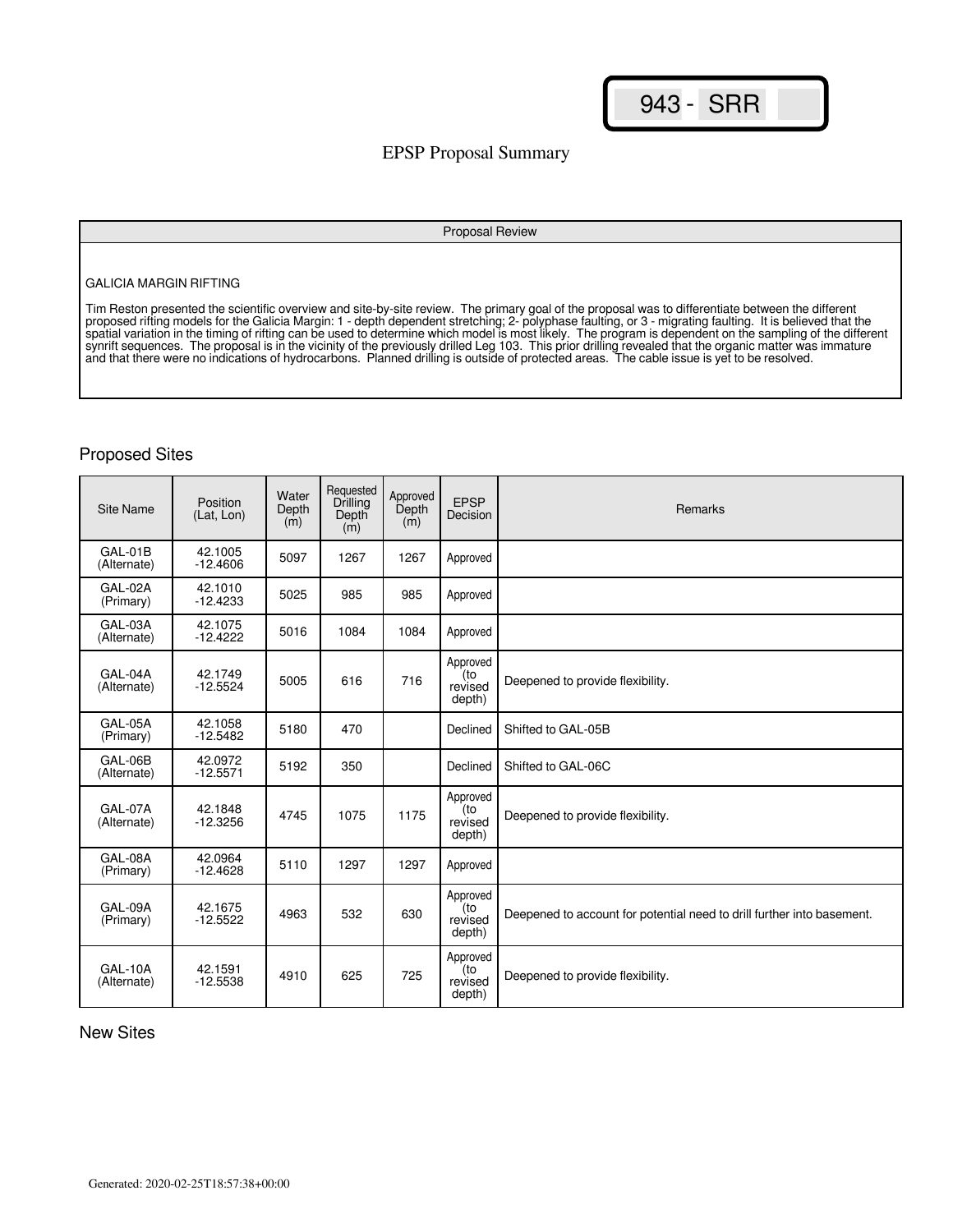## New Sites - Continued

| Site Name                  | Position<br>(Lat, Lon) | Water<br>Depth<br>(m) | Requested<br><b>Drilling</b><br>Depth<br>(m) | Approved<br>Depth<br>(m) | <b>EPSP</b><br>Decision                 | Remarks                                |
|----------------------------|------------------------|-----------------------|----------------------------------------------|--------------------------|-----------------------------------------|----------------------------------------|
| GAL-06C-new<br>(Alternate) | 42.0971<br>$-12.5595$  | 5193                  | 350                                          | 350                      | Approved<br>(to<br>revised<br>depth)    | Shift to crossline 9800 - inline 467.  |
| GAL-11A<br>(Alternate)     | 42.1863<br>$-12.3257$  | 4732                  | 1175                                         | 1175                     | Approved                                | Shift to crossline 11360 - Inline 850. |
| GAL-05B-new<br>(Primary)   | 42.1058<br>$-12.5506$  | 5174                  | 470                                          | 470                      | Approved<br>(to<br>revised<br>location) | Shift to cross line 9860 - inline 505. |

Additional Remarks (optional)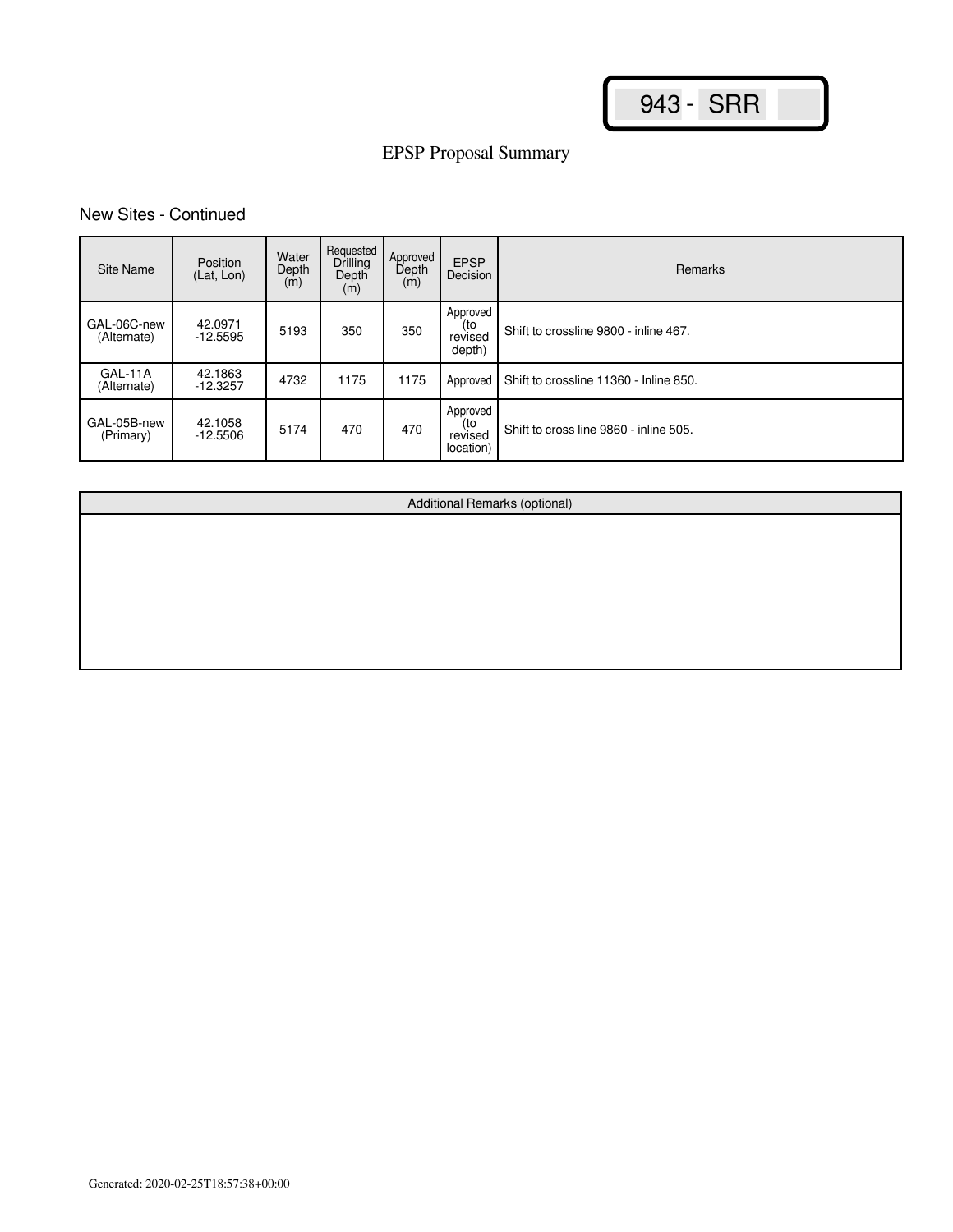## EPSP Proposal Summary

#### Proposal Review

MID-NORWEGIAN CONTINENTAL MARGIN MAGMATISM

Sverre Planke presented the scientific overview and site-by-site review. The proposal was developed to test the hypotheses - mantle plume vs riftingassociated with excess magmatism during the breakup of the northeast Atlantic through an examination of igneous rocks. The program requires sampling of basement. In addition, the drilling program will test how LIP volcanism has influenced short-term (Paleocene-Eocene Thermal Maximum) and long-term (Eocene Climate Optimum) global warming.

| Site Name               | <b>Position</b><br>(Lat, Lon) | Water<br>Depth<br>(m) | Requested<br>Drilling<br>Depth<br>(m) | Approved<br>Depth<br>(m) | <b>EPSP</b><br>Decision | Remarks                                                                                                                                                                                                                     |
|-------------------------|-------------------------------|-----------------------|---------------------------------------|--------------------------|-------------------------|-----------------------------------------------------------------------------------------------------------------------------------------------------------------------------------------------------------------------------|
| VMVM-07A<br>(Primary)   | 67.3310<br>03.6215            | 1206                  | 320                                   | 400                      | Approved                | Deepened to provide flexibility.                                                                                                                                                                                            |
| VMVM-09A<br>(Primary)   | 68.7605<br>05.7971            | 3156                  | 550                                   | 550                      | Approved                |                                                                                                                                                                                                                             |
| VMVM-10B<br>(Alternate) | 68.8306<br>004.1306           | 3237                  | 750                                   | 750                      | Approved                |                                                                                                                                                                                                                             |
| VMVM-20A<br>(Primary)   | 64.9630<br>002.7518           | 2077                  | 200                                   | 200                      | Approved                |                                                                                                                                                                                                                             |
| VMVM-21A<br>(Alternate) | 64.9578<br>002.7488           | 2078                  | 200                                   | 200                      | Approved                |                                                                                                                                                                                                                             |
| VMVM-22A<br>(Alternate) | 64.9449<br>002.7889           | 2017                  | 200                                   | 200                      | Approved                |                                                                                                                                                                                                                             |
| VMVM-23A<br>(Primary)   | 64.9651<br>002.7312           | 2137                  | 200                                   | 400                      | Approved                | Deepened to provide flexibility.                                                                                                                                                                                            |
| VMVM-24A<br>(Alternate) | 64.9599<br>002.7282           | 2145                  | 200                                   | 400                      | Approved                | Deepened to provide flexibility.                                                                                                                                                                                            |
| VMVM-25A<br>(Alternate) | 64.9515<br>002.7235           | 2160                  | 200                                   | 400                      | Approved                | Deepened to provide flexibility.                                                                                                                                                                                            |
| VMVM-31A<br>(Primary)   | 65.3645<br>003.0563           | 1707                  | 200                                   | 200                      | Approved                |                                                                                                                                                                                                                             |
| VMVM-32A<br>(Alternate) | 65.3717<br>003.0605           | 1695                  | 200                                   | 200                      | Approved                |                                                                                                                                                                                                                             |
| VMVM-33A<br>(Alternate) | 65.4065<br>003.0947           | 1673                  | 200                                   | 200                      | Approved                |                                                                                                                                                                                                                             |
| VMVM-40A<br>(Primary)   | 65.3584<br>003.0528           | 1696                  | 200                                   |                          | Other                   | Deferred. Panel requests amplitude extraction of the sea floor event no<br>more than 2x2 km over the site. Slope map for surface topography to be<br>presented in using a gray scale. End of November date for an e-review. |
| VMVM-41A<br>(Alternate) | 65.3762<br>003.0632           | 1686                  | 200                                   |                          | Other                   | Deferred. Panel requests amplitude extraction of the sea floor event no<br>more than 2x2 km over the site. Slope map for surface topography to be<br>presented in using a gray scale. End of November date for an e-review. |
| VMVM-42A<br>(Alternate) | 65.4086<br>003.0735           | 1695                  | 200                                   | 300                      | Other                   | Deferred. Panel requests amplitude extraction of the sea floor event no<br>more than 2x2 km over the site. Slope map for surface topography to be<br>presented in using a gray scale. End of November date for an e-review. |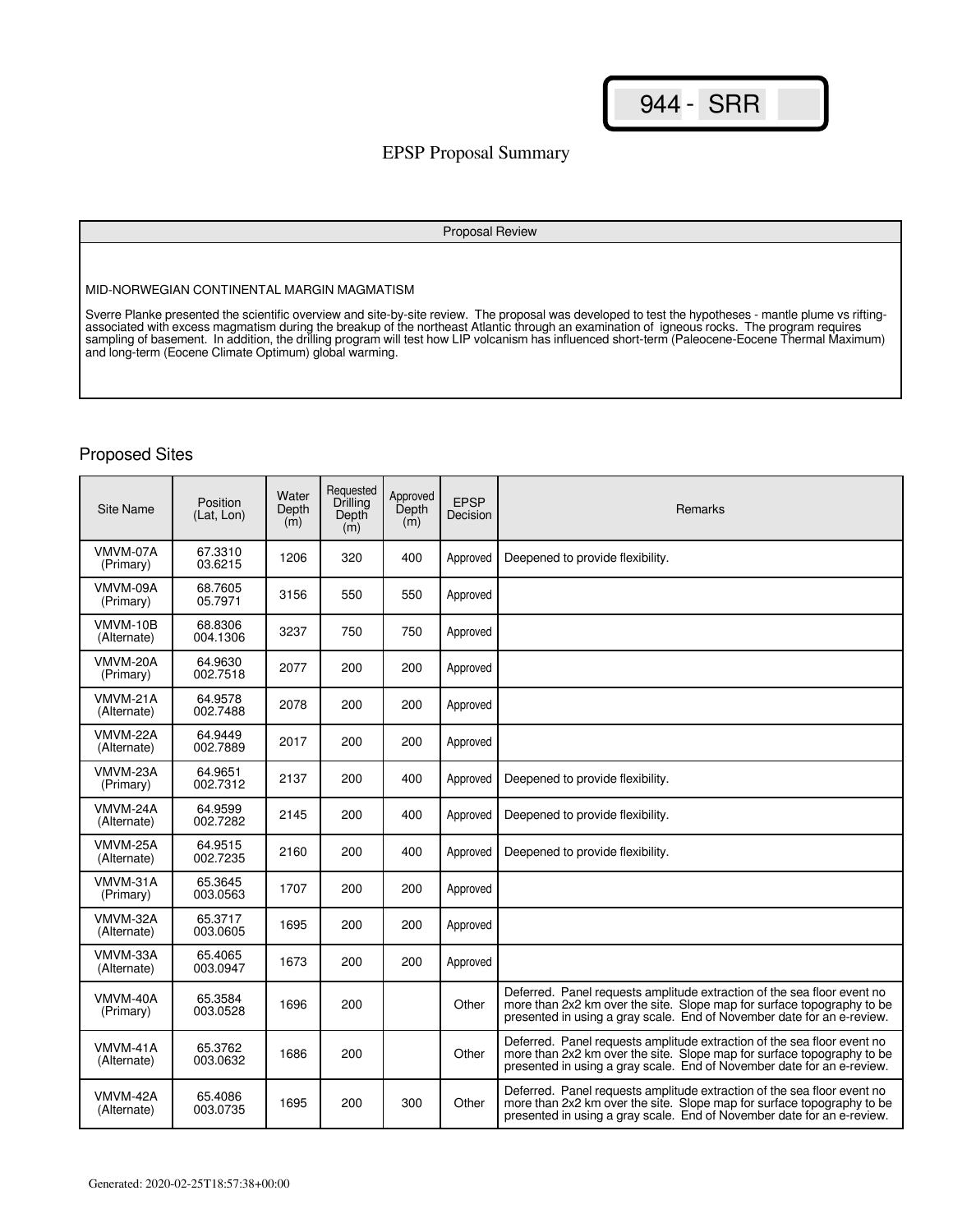# Proposed Sites - Continued

| Site Name               | Position<br>(Lat, Lon) | Water<br>Depth<br>(m) | Requested<br>Drilling<br>Depth<br>(m) | Approved<br>Depth<br>(m) | <b>EPSP</b><br>Decision | <b>Remarks</b>                                                                                                                                                                                                                                                         |
|-------------------------|------------------------|-----------------------|---------------------------------------|--------------------------|-------------------------|------------------------------------------------------------------------------------------------------------------------------------------------------------------------------------------------------------------------------------------------------------------------|
| VMVM-50A<br>(Primary)   | 65.8311<br>002.0111    | 2195                  | 800                                   |                          | Declined                | Relocated to VMVM-50B                                                                                                                                                                                                                                                  |
| VMVM-51A<br>(Alternate) | 65.8735<br>001.9606    | 2147                  | 800                                   | 800                      | Approved                |                                                                                                                                                                                                                                                                        |
| VMVM-55A<br>(Alternate) | 65.8310<br>002.0096    | 2197                  | 200                                   |                          | Other                   | Original duplicate of primary location (VMVM50B) as modified. No need<br>for a second approval.                                                                                                                                                                        |
| VMVM-56A<br>(Alternate) | 65.8303<br>001.9928    | 2220                  | 200                                   | 200                      | Approved                | Change to a ribbon. Starting point SP 15300 to SP15460 on line<br>CFI_MNR07-7319. Drilling approved between CDPs / shot points 15300<br>(65.8283 latitude, 001.9581 longitude) and 15460 (65.8304 latitude,<br>002.0017 longitude), along seismic line CFI MNR07-7319. |
| VMVM-57A<br>(Alternate) | 65.8296<br>001.9782    | 2245                  | 200                                   |                          | Other                   | Included in the ribbon of VMVM-56A                                                                                                                                                                                                                                     |
| VMVM-58A<br>(Alternate) | 65.8290<br>001.9637    | 2271                  | 200                                   |                          | Other                   | Included in the ribbon of VMVM-56A                                                                                                                                                                                                                                     |
| VMVM-61A<br>(Primary)   | 67.3069<br>003.7396    | 1200                  | 240                                   | 300                      | Approved                | Deepened to provide flexibility.                                                                                                                                                                                                                                       |
| VMVM-62A<br>(Alternate) | 67.2893<br>003.6779    | 1198                  | 230                                   | 300                      | Approved                | Deepened to provide flexibility.                                                                                                                                                                                                                                       |
| VMVM-71A<br>(Alternate) | 67.3386<br>003.6967    | 1200                  | 300                                   | 400                      | Approved                | Deepened to provide flexibility.                                                                                                                                                                                                                                       |
| VMVM-80A<br>(Primary)   | 68.6004<br>004.6428    | 2864                  | 310                                   | 310                      | Approved                |                                                                                                                                                                                                                                                                        |
| VMVM-81A<br>(Alternate) | 68.6266<br>004.5848    | 2913                  | 200                                   | 200                      | Approved                |                                                                                                                                                                                                                                                                        |

| Site Name               | <b>Position</b><br>(Lat, Lon) | Water<br>Depth<br>(m) | Requested<br>Drilling<br>Depth<br>(m) | Approved<br>Depth<br>(m) | <b>EPSP</b><br>Decision | Remarks                                                                                                                                                                |
|-------------------------|-------------------------------|-----------------------|---------------------------------------|--------------------------|-------------------------|------------------------------------------------------------------------------------------------------------------------------------------------------------------------|
| VMVM-55B<br>(Alternate) | 65.8316<br>2.0289             | 2186                  | 200                                   | 800                      | Approved                | Located at SP 15560 line CFI MNR07-7319. The final drill depth<br>request needs to be potentially reconsidered because it is replacing an<br>800 meter requested hole. |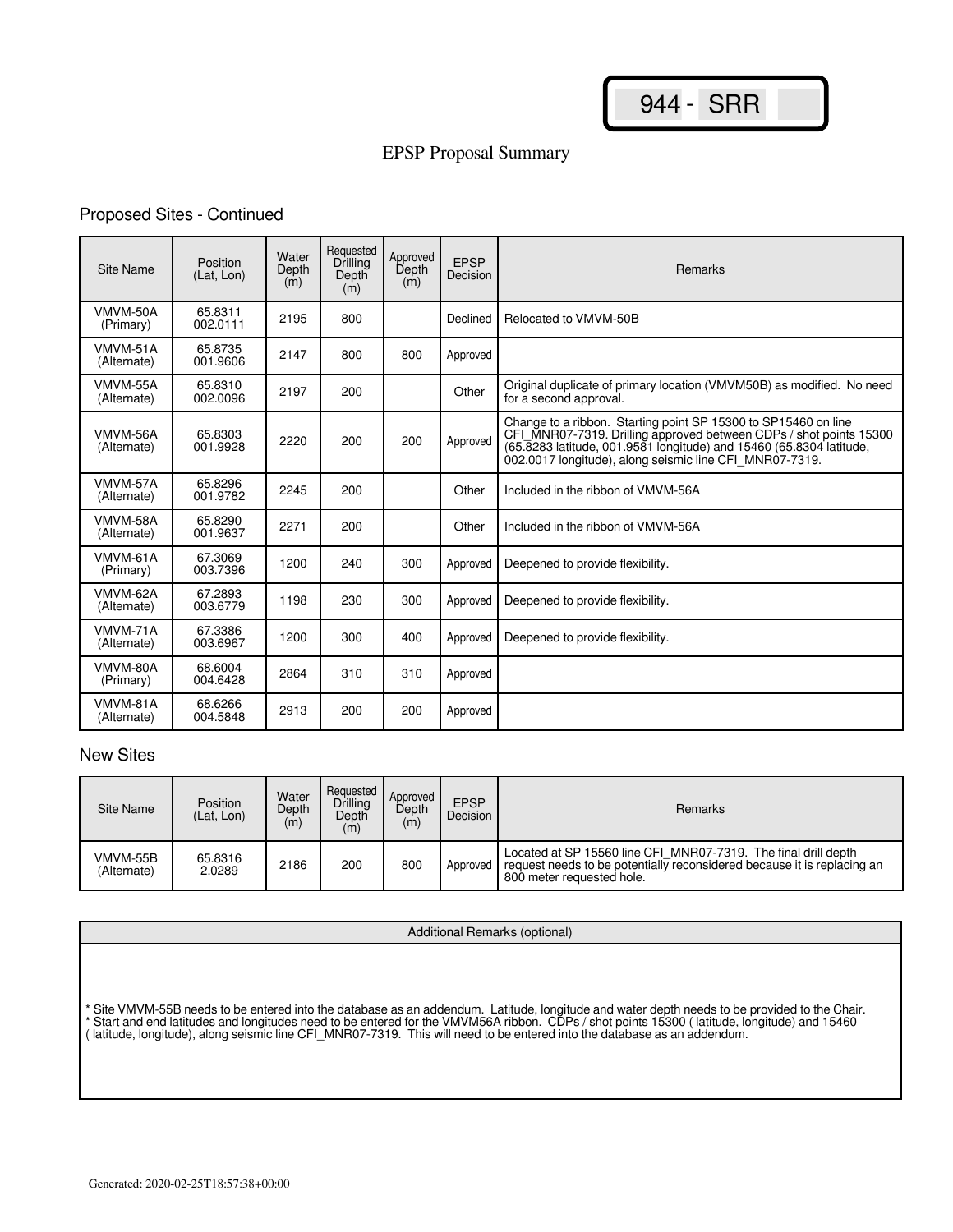## EPSP Proposal Summary

#### Proposal Review

BRAZILIAN EQUATORIAL MARGIN PALEOCEANOGRAPHY

David Iacopini presented the scientific overview and site-by-site review. The primary scientific objectives of the proposed program are: 1- the investigation of the relationship between climate, atmospheric CO2, and eustatic conditions from the Eocene to the Mio/Pliocene; and 2- the examination of the relationship between Atlantic Meridional Overturning Circulation and the South American Monsoon System during the Cenozoic. It was noted that the study area included the Potiguar and Ceara basins, both of which as of interest to the petroleum industry.

| <b>Site Name</b>        | Position<br>(Lat, Lon)               | Water<br>Depth<br>(m) | Requested<br>Drilling<br>Depth<br>(m) | Approved<br>Depth<br>(m) | <b>EPSP</b><br>Decision              | Remarks                              |
|-------------------------|--------------------------------------|-----------------------|---------------------------------------|--------------------------|--------------------------------------|--------------------------------------|
| PBEM-01B<br>(Alternate) | $-0.8407644444$<br>-37.7896324444    | 4373                  | 1164                                  | 1264                     | Approved<br>(to<br>revised<br>depth) | Deepened to accommodate uncertainty. |
| PBEM-02C<br>(Alternate) | 0.113072<br>-38.15928                | 4401                  | 638                                   | 738                      | Approved<br>(to<br>revised<br>depth) | Deepened to accommodate uncertainty. |
| PBEM-03B<br>(Alternate) | $-3.2061111111$<br>$-37.5886111111$  | 259                   | 955                                   | 955                      | Approved                             |                                      |
| PBEM-04B<br>(Alternate) | -3.4156583333<br>-37.5198055556      | 280                   | 902                                   | 902                      | Approved                             |                                      |
| PBEM-05A<br>(Primary)   | -2.4445006388889<br>-36.963564305556 | 3520                  | 438                                   |                          | Declined                             |                                      |
| PBEM-06A<br>(Primary)   | 0.1214523056<br>-37.0647670833       | 4493                  | 542                                   | 650                      | Approved<br>(to<br>revised<br>depth) | Deepened to accommodate uncertainty. |
| PBEM-07A<br>(Alternate) | 0.1376591111<br>-34.9521935000       | 4517                  | 490                                   | 540                      | Approved<br>(to<br>revised<br>depth) | Deepened to accommodate uncertainty. |
| PBEM-08B<br>(Alternate) | $-2.235563$<br>$-37.316151$          | 3414                  | 420                                   | 420                      | Approved                             |                                      |
| PBEM-09C<br>(Primary)   | -2.94746<br>-38.6048343              | 1581                  | 688                                   |                          | Declined                             |                                      |
| PBEM-10C<br>(Alternate) | -2.906111194444<br>-38.62867002777   | 1436                  | 802                                   | 802                      | Approved                             |                                      |
| PBEM-12A<br>(Alternate) | $-3.2294361111$<br>-37.5611777778    | 253                   | 899                                   |                          | Declined                             |                                      |
| PBEM-13A<br>(Alternate) | -3.3823250000<br>-37.5475030000      | 282                   | 962                                   | 962                      | Approved                             |                                      |
| PBEM-14A<br>(Primary)   | -4.072515222<br>-37.02851975         | 1815                  | 190                                   |                          | Declined                             |                                      |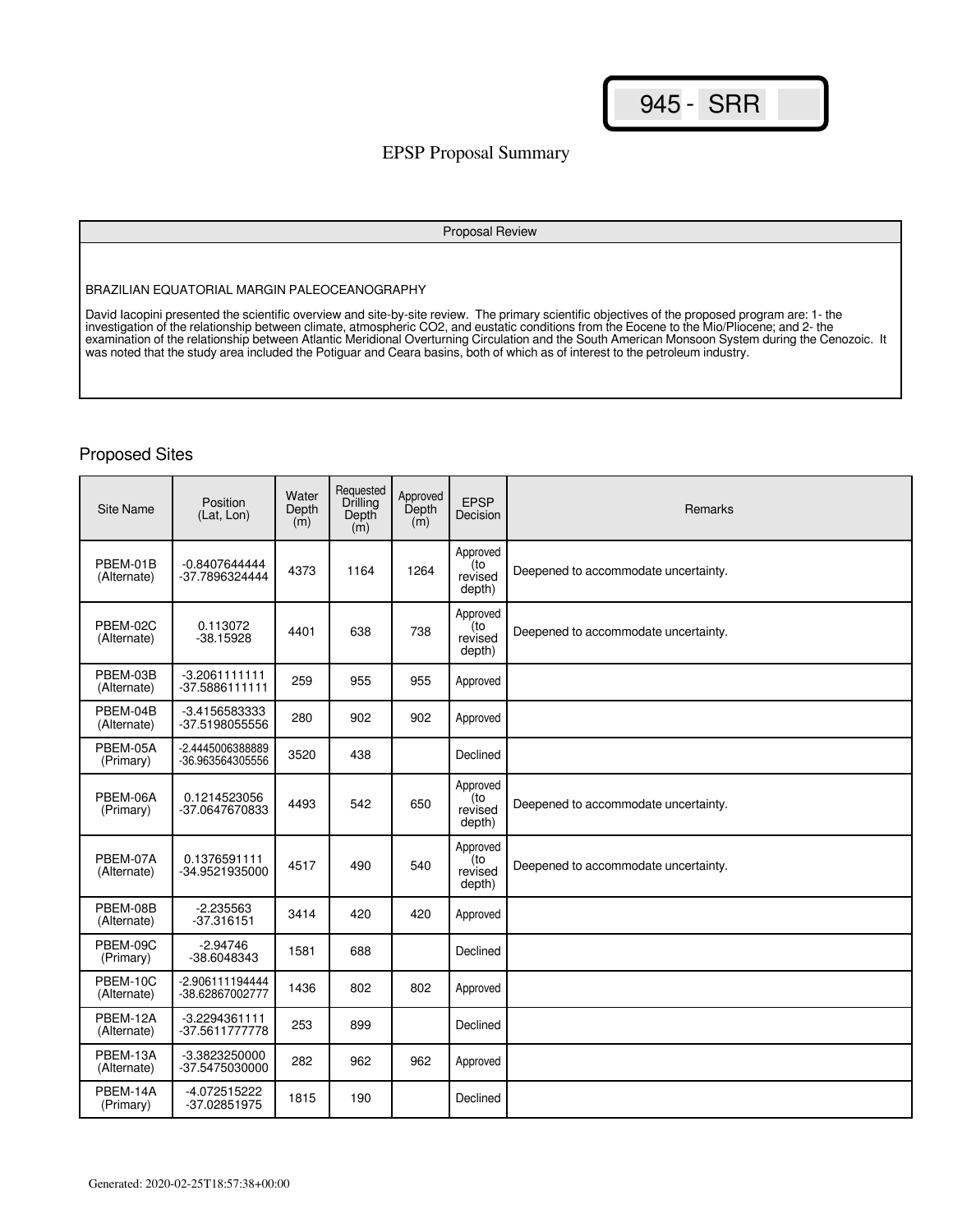# Proposed Sites - Continued

| Site Name               | Position<br>(Lat, Lon)      | Water<br>Depth<br>(m) | Requested<br><b>Drilling</b><br>Depth<br>(m) | Approved<br>Depth<br>(m) | <b>EPSP</b><br>Decision              | <b>Remarks</b>                                                                  |
|-------------------------|-----------------------------|-----------------------|----------------------------------------------|--------------------------|--------------------------------------|---------------------------------------------------------------------------------|
| PBEM-15A<br>(Alternate) | -4.206811833<br>-36.7313375 | 2346                  | 207                                          | 207                      | Approved                             |                                                                                 |
| PBEM-16A<br>(Alternate) | 0.116813<br>$-37.629127$    | 4462                  | 541                                          | 600                      | Approved<br>(to<br>revised<br>depth) | Deepened to accommodate uncertainty.                                            |
| PBEM-17A<br>(Alternate) | 0.129727<br>-35.989207      | 4509                  | 566                                          | 600                      | Declined                             |                                                                                 |
| PBEM-18A<br>(Alternate) | $-2.10152$<br>-37.527998    | 3296                  | 453                                          | 500                      | Approved<br>(to<br>revised<br>depth) | Deepened to accommodate uncertainty.                                            |
| PBEM-19A<br>(Alternate) | $-2.93105$<br>-38.58682     | 1547                  | 753                                          | 753                      | Approved                             |                                                                                 |
| PBEM-24A<br>(Alternate) | $-3.78652$<br>$-37.35026$   | 1705                  | 238                                          | 220                      | Approved<br>(to<br>revised<br>depth) | Shallowed slighted. Terminated above a package of bright seismic<br>reflectors. |
| PBEM-25A<br>(Primary)   | $-3.915589$<br>$-37.4458$   | 713                   | 320                                          | 320                      | Approved                             |                                                                                 |

| Site Name                       | <b>Position</b><br>(Lat, Lon) | Water<br>Depth<br>(m) | Requested<br>Drilling<br>Depth<br>(m) | Approved<br>Depth<br>(m) | <b>EPSP</b><br>Decision                 | Remarks                                                         |
|---------------------------------|-------------------------------|-----------------------|---------------------------------------|--------------------------|-----------------------------------------|-----------------------------------------------------------------|
| PBEM-14B-<br>new (Primary)      | 4.0768<br>$-31.0323$          | 1806                  | 190                                   | 190                      | Approved<br>(to<br>revised<br>location) | Relocated from site PBEM-14A to POT-16 Crossline 8378 CDP 1116. |
| PBEM-9D-<br>new (Primary)       | $-2.9161$<br>$-38.6098$       | 1540                  | 688                                   | 800                      | Approved<br>(to<br>revised<br>location) | Relocated from site PEM-09C to crossline 3746 - SP1160.         |
| PBEM-05B-<br>new (Primary)      | $-2.46979$<br>$-36.97477$     | 3525                  | 438                                   | 500                      | Approved<br>(to<br>revised<br>location) | Relocated from site PEM-05A to LEPLAC-513 SP 5840.              |
| PBEM-12B-<br>new<br>(Alternate) | $-3.2172$<br>$-37.5756$       | 276                   | 899                                   | 900                      | Approved<br>(to<br>revised<br>location) | Relocated from site PEM-12A to LEPLAC-501 - SP1339.             |
| PBEM-17B-<br>new<br>(Alternate) | 0.1297<br>$-35.9841$          | 4509                  | 566                                   | 600                      | Approved<br>(to<br>revised<br>location) | Relocated from Site PBEM17A to LEPLAC 548A Shotpoint 3000.      |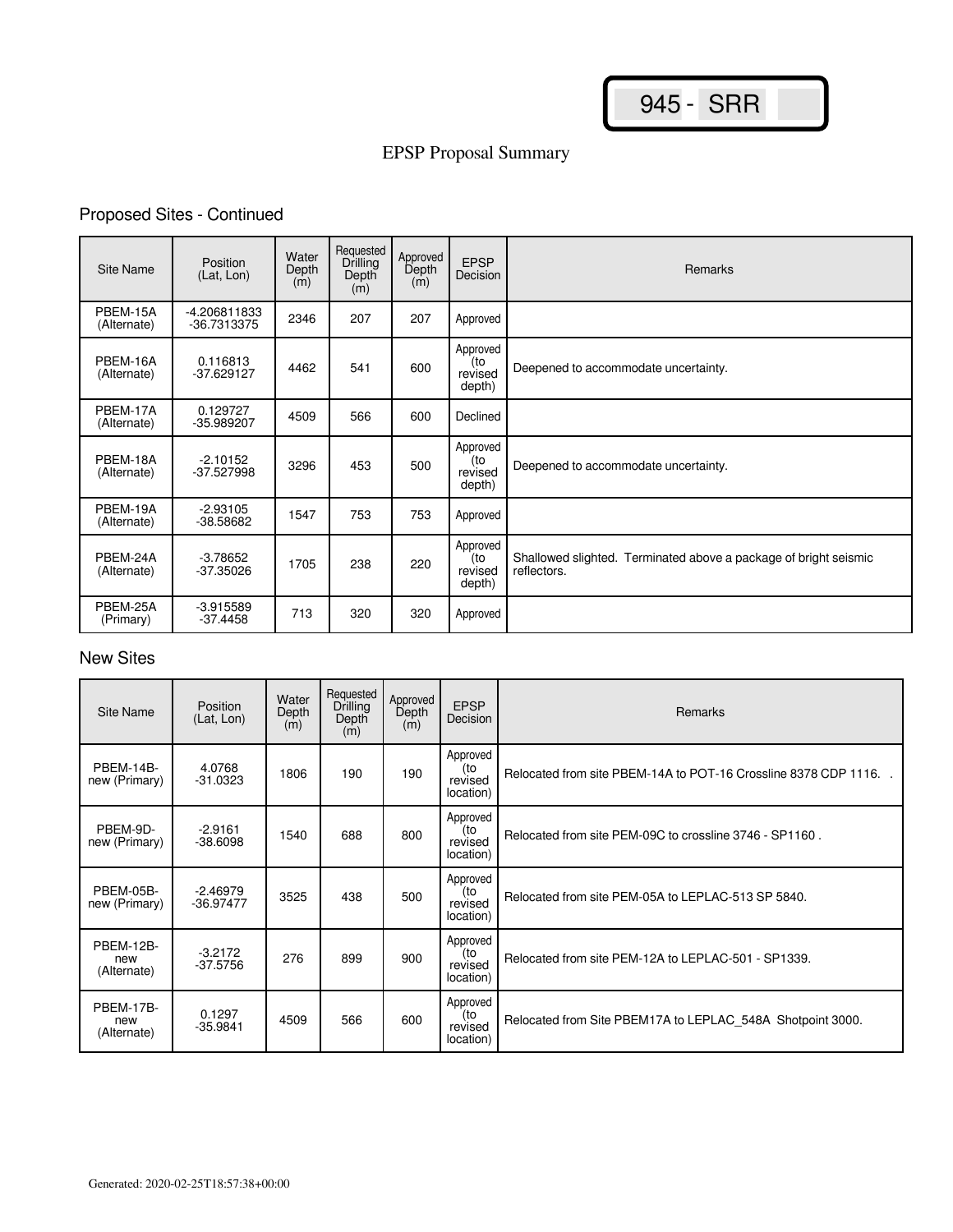EPSP Proposal Summary

Additional Remarks (optional)

\* Numerous inconsistencies were reported between the presentation and the database. This complicated the review process. .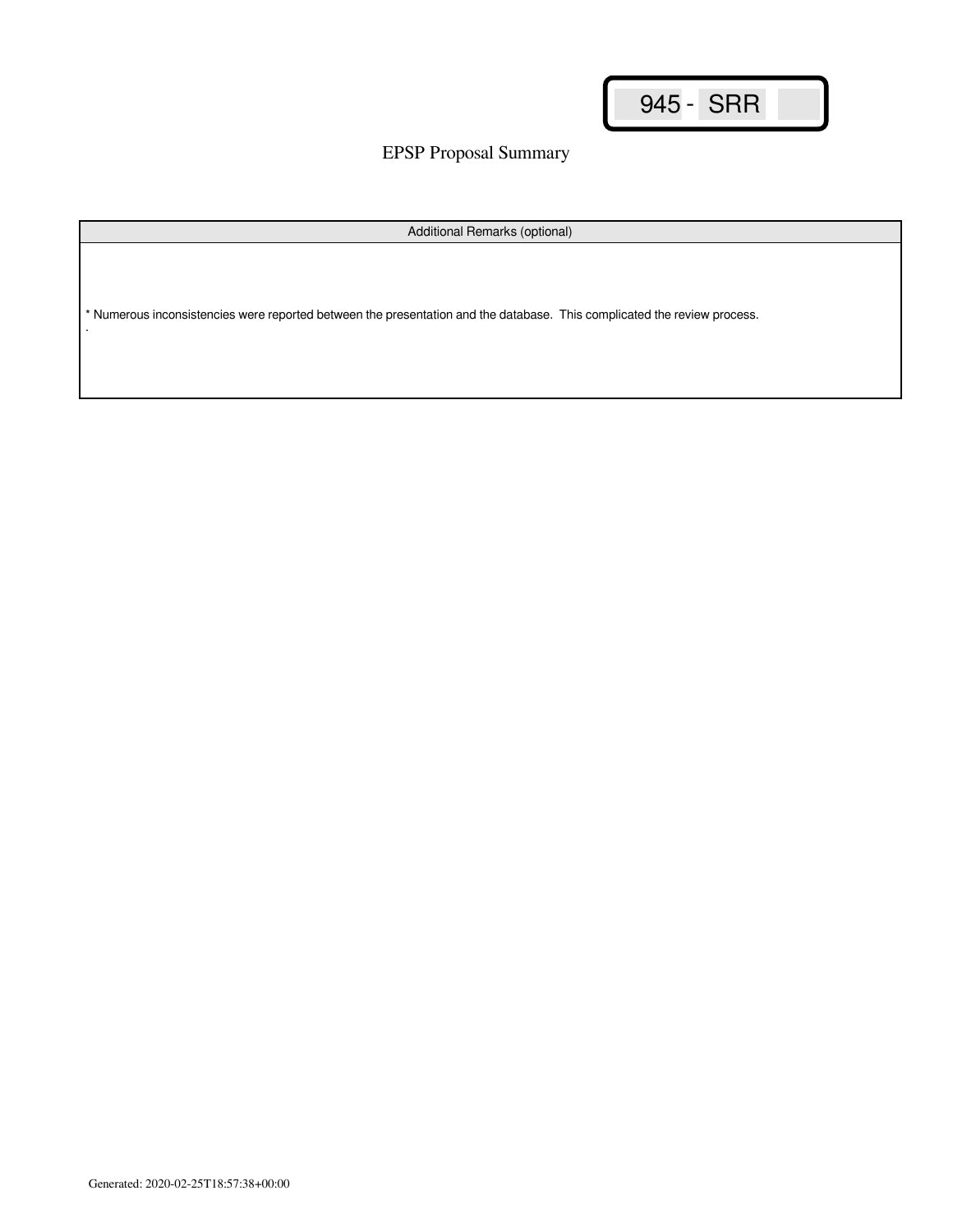## EPSP Proposal Summary

#### Proposal Review

#### ARCTIC FLUID FLOW SYSTEMS (Preview)

Stefan Bunz presented a scientific overview of the program and then a general overview of the proposed drilling sites. The proposal aims to quantify the links between large-scale geologic and biologic processes that drive carbon cycling and control fluid expulsion in a tectonically active, ice sheet impacted system. Specifically the objectives are: 1-to constrain methane release and driving processes; 2-understand past climates and the growth and collapse of ice sheets, focusing on rates; 3- constrain the origin of methane (microbial, thermogenic, and abiogenic); 4- better understand geodynamic and hydrological processes at sediment covered ultra-slow mid-ocean ridges; and 5- compare and constrain variations in microbial communities in both sedimentary and crustal habitats. The target areas were noted the Vestnesa Ridge (a large sediment drift, with numerous pockmarks and active seepage) and Svyatogor Ridge (where hydrates with an abiogenic contribution are suspected). A formal site-by-site review was not conducted by the panel.

| <b>Site Name</b>              | Position<br>(Lat, Lon) | Water<br>Depth<br>(m) | Requested<br>Drilling<br>Depth<br>(m) | Approved<br>Depth<br>(m) | <b>EPSP</b><br>Decision | Remarks             |
|-------------------------------|------------------------|-----------------------|---------------------------------------|--------------------------|-------------------------|---------------------|
| SVG-01A<br>(Primary)          | 78.2596<br>5.8375      | 1522                  | 550                                   |                          | Other                   | No detailed review. |
| SVG-02A<br>(Alternate)        | 78.2453<br>5.7076      | 1589                  | 350                                   |                          | Other                   | No detailed review. |
| SVG-03A<br>(Primary)          | 78.2656<br>5.8985      | 1572                  | 750                                   |                          | Other                   | No detailed review. |
| SVG-04A<br>(Alternate)        | 78.2683<br>5.8766      | 1556                  | 700                                   |                          | Other                   | No detailed review. |
| SVG-05A<br>(Alternate)        | 78.2643<br>5.8351      | 1523                  | 550                                   |                          | Other                   | No detailed review. |
| <b>VST-01A</b><br>(Primary)   | 78.9968<br>6.9635      | 1200                  | 500                                   |                          | Other                   | No detailed review. |
| VST-02A<br>(Primary)          | 79.0071<br>6.9041      | 1200                  | 250                                   |                          | Other                   | No detailed review. |
| <b>VST-03B</b><br>(Alternate) | 79.1826<br>4.5700      | 1536                  | 650                                   |                          | Other                   | No detailed review. |
| <b>VST-04A</b><br>(Alternate) | 78.8723<br>7.5116      | 1129                  | 600                                   |                          | Other                   | No detailed review. |
| <b>VST-05A</b><br>(Alternate) | 79.0321<br>7.0581      | 1293                  | 550                                   |                          | Other                   | No detailed review. |
| <b>VST-06A</b><br>(Alternate) | 79.0109<br>6.8813      | 1210                  | 250                                   |                          | Other                   | No detailed review. |
| <b>VST-07A</b><br>(Alternate) | 79.0172<br>6.8386      | 1213                  | 250                                   |                          | Other                   | No detailed review. |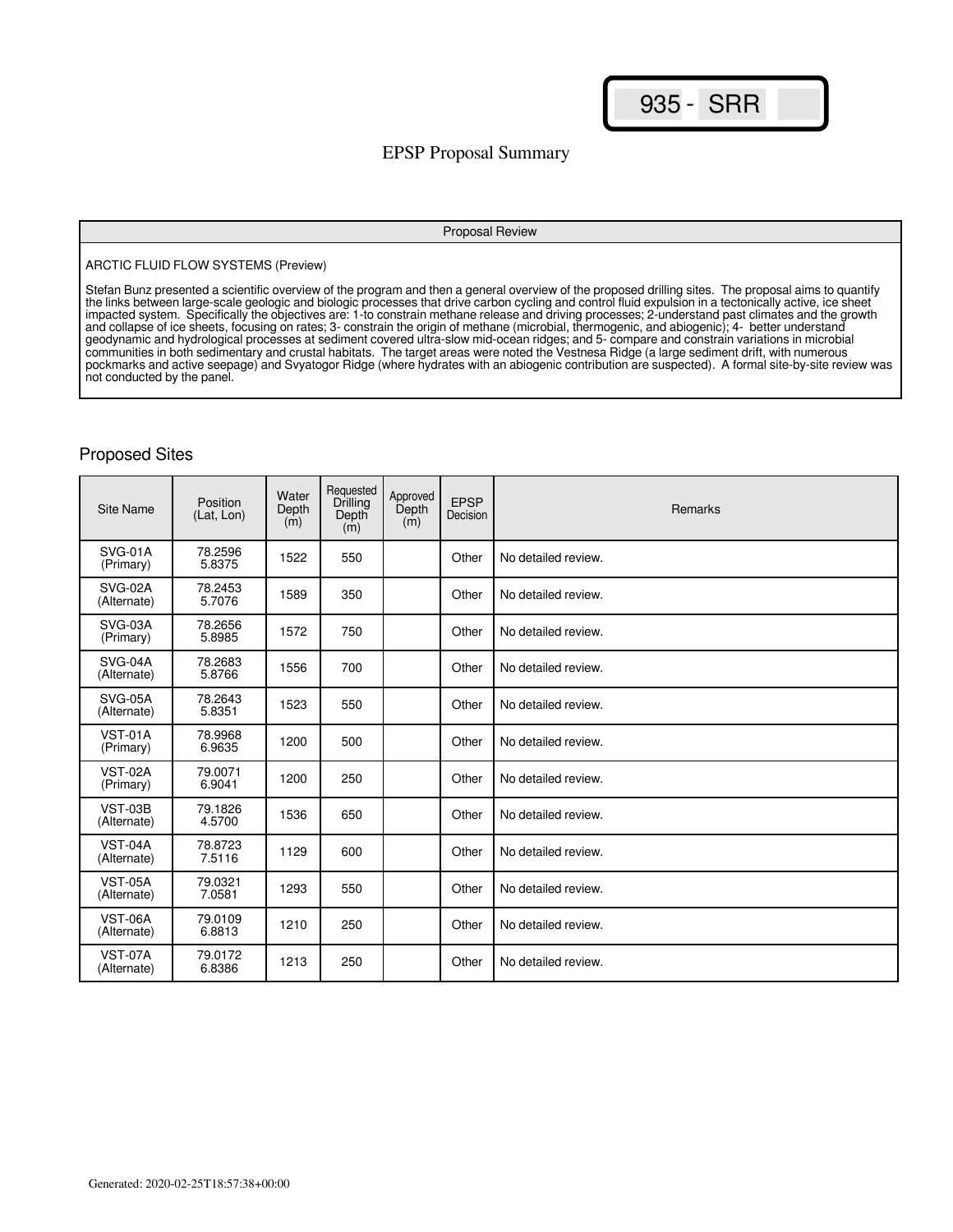EPSP Proposal Summary

#### Additional Remarks (optional)

\* All sites will need to be located on cross-lines.

\* Proponents will need to confirm the absence of chemosynthetic communities at all proposed drilling locations.

- \* Bottom currents will need to be understood in order to asses potential impact and direction of drilling returns from the drill holes.
- \* Profiles will need to be presented in both depth and time.
- \* There needs to be clarification on the approval process required by the Norwegian government.
- \* The panel is unlikely to approve an active vent, but would consider inactive vents. An explanation is required to support the logic used to determine active vs. inactive seep locations.
- \* Drilling should target positions above BSRs.
- \* Drilling should avoid apparent gas pockets (high amplitude anomalies/bright spots).

\* Need to understand operational protocol for dealing with fluid flow.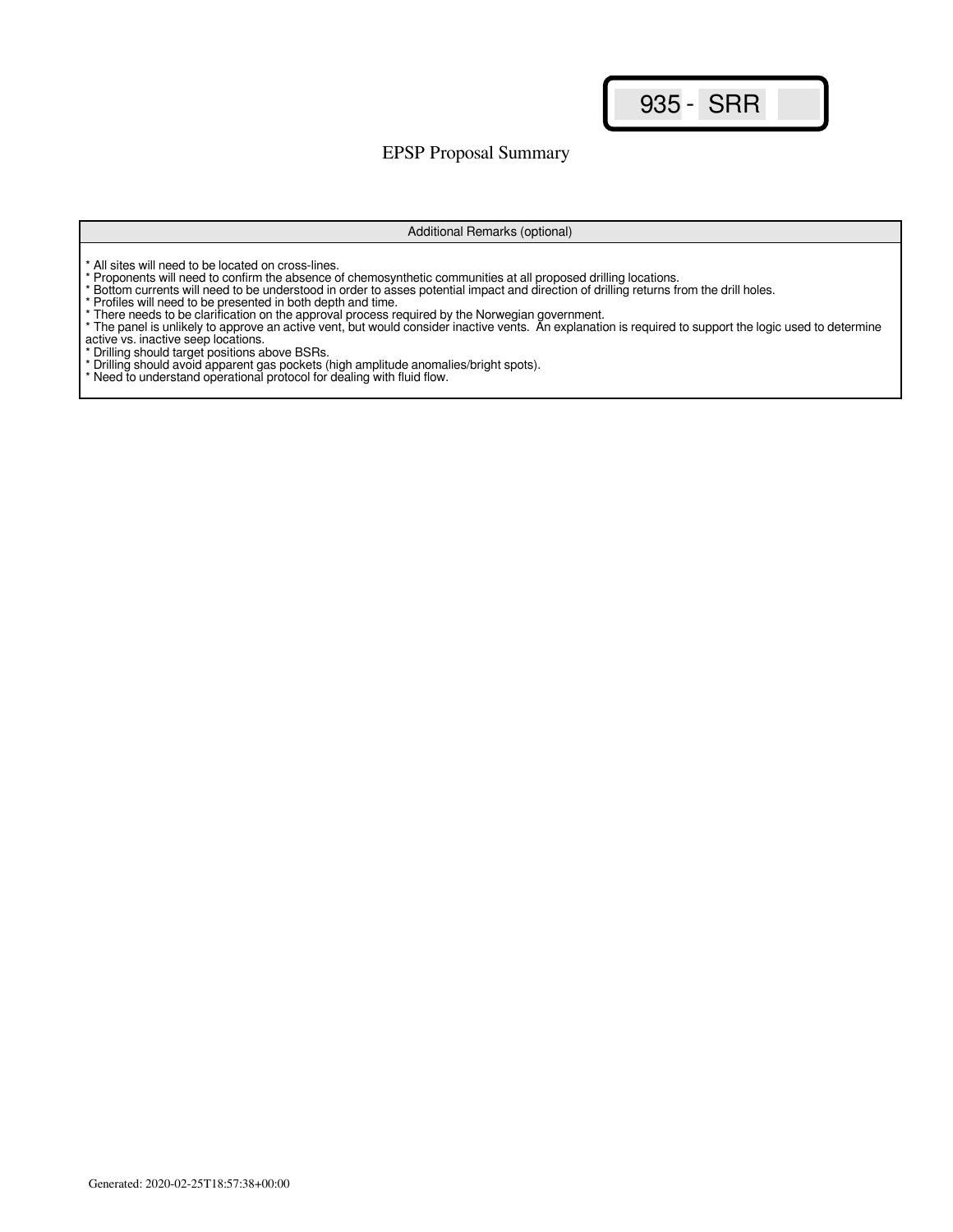888 - Full 2

## EPSP Proposal Summary

#### Proposal Review

ALEUTIAN BASIN FORMATION (Pre-proposal resubmission discussion)

The Aleutian basin proposal was deactivated by SEP based on concerns that it was unlikely that the original proposal would pass EPSP review. The concern expressed was largely based on the location of the planned sites on structural highs. A team of proponents (Kylara Martin, David Scholl, Bob Stern, and Warren Wood) was seeking guidance on what would be needed to be done in order for the proposal to have a reasonable probability of passing EPSP review. The proponents provided an overview of the original proposal. The proposal was developed to establish the origin of the Aleutian basin crust and the basin's mode of formation - plate capture or backarc spreading. The proposal requires sampling of basement to establish crustal age. It is the need to sample basement that resulted in the positioning of drilling targets on structure highs. Off-structure sediments were too thick to permit effective basement sampling. The original study focused on targets on three seamounts - Sounder, Farnella, and Pear. The team presented a general overview of the original sites so that the panel would be in a position to provide guidance.

### Proposed Sites

| <b>Site Name</b>         | Position<br>(Lat, Lon) | Water<br>Depth<br>(m) | Requested<br>Drilling<br>Depth<br>(m) | Approved<br>Depth<br>(m) | <b>EPSP</b><br>Decision | Remarks |
|--------------------------|------------------------|-----------------------|---------------------------------------|--------------------------|-------------------------|---------|
| FRNLA-02A<br>(Primary)   | 57.2967<br>177.8779    | 3806                  | 1094                                  |                          |                         |         |
| FRNLA-03A<br>(Alternate) | 57.2603<br>177.8742    | 3806                  | 1302                                  |                          |                         |         |
| FRNLA-04A<br>(Alternate) | 57.3051<br>177.8789    | 3806                  | 1310                                  |                          |                         |         |
| PEAR-02A<br>(Primary)    | 56.5340<br>175.7563    | 3834                  | 1294                                  |                          |                         |         |
| PEAR-03A<br>(Alternate)  | 56.5618<br>175.6715    | 3838                  | 1300                                  |                          |                         |         |
| PEAR-04A<br>(Alternate)  | 56.5462<br>175.6881    | 3838                  | 1312                                  |                          |                         |         |
| SOUND-01A<br>(Primary)   | 58.45927<br>178.88529  | 3694                  | 750                                   |                          |                         |         |
| SOUND-02A<br>(Alternate) | 58.48897<br>179.00574  | 3694                  | 658                                   |                          |                         |         |
| SOUND-03A<br>(Alternate) | 58.4382<br>178.7981    | 3718                  | 778                                   |                          |                         |         |

Additional Remarks (optional)

\* A possible alternate site should be located slightly downdip from proposed FRNLA-03A.

<sup>\*</sup> EPSP suggested that the proponents focus on the Farnella seamount. There was a specific recommendation that the proponents consider a location between the proposed FRNLA-02A and FRNLA-04 locations.

<sup>\*</sup> The panel further recommends that the proponents examine the flanks of Sounder as the alternate, even though it is believed that Sounder has the wrong crustal type. \* The Pear feature was not considered to have a clearly drillable opportunity.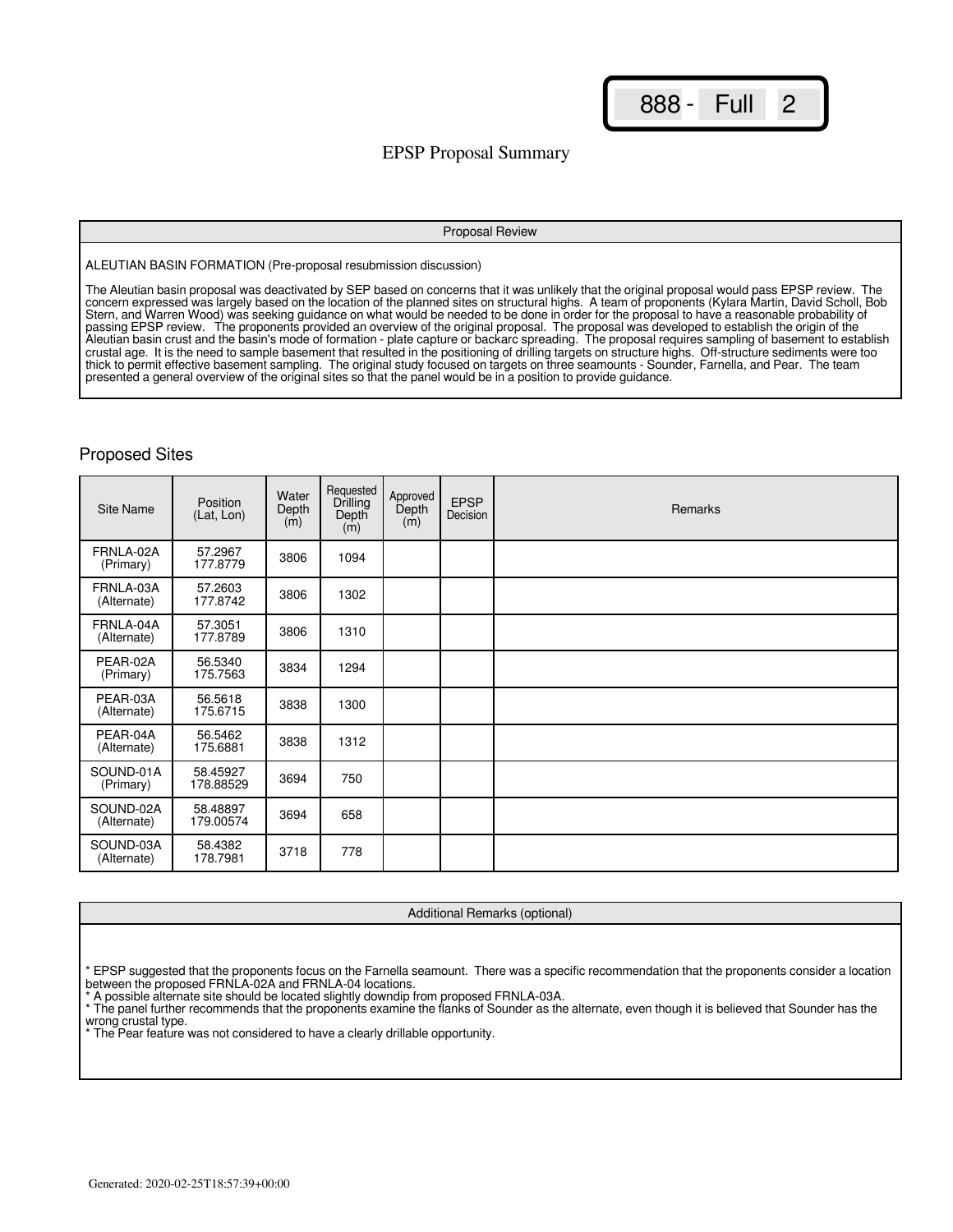## EPSP Proposal Summary

#### Proposal Review

#### GREENLAND ICE SHEET

Joseph Stone presented the scientific overview and site-by-site review. The proposal was aimed at establishing the history of the Greenland Ice Sheet. Very limited data onshore and on the shelf are available as a result of glaciation to establish sedimentary history. Marine records will provide the continuous records required. In addition, the proposal will take advantage of new tracers than have been developed on the past decade. The proposal had four primary objectives: 1 - documentation and dating of the advance and retreat of the ice sheet during the Plio-Pleistocene; 2 reconstruct past regional climate states that may have influenced the Greenland Ice Sheet; 3- investigate the evolution of the DWBC and connections between the Greenland Ice Sheet and northern hemisphere glaciation; and 4- improve regional and global chronologies.

| Site Name                | Position<br>(Lat, Lon)  | Water<br>Depth<br>$\dot{m}$ ) | Requested<br>Drilling<br>Depth<br>(m) | Approved<br>Depth<br>(m) | <b>EPSP</b><br>Decision | Remarks                  |
|--------------------------|-------------------------|-------------------------------|---------------------------------------|--------------------------|-------------------------|--------------------------|
| DAVIS-01A<br>(Alternate) | 64.467571<br>$-55.3704$ | 945                           | 759                                   | 759                      | Approved                |                          |
| DAVIS-02B<br>(Alternate) | 64.43132<br>$-55.81954$ | 1016                          | 320                                   | 320                      | Approved                |                          |
| DAVIS-03A<br>(Primary)   | 64.45325<br>$-55.5511$  | 1005                          | 381                                   | 381                      | Approved                |                          |
| DAVIS-04A<br>(Primary)   | 64.38463<br>$-56.38342$ | 746                           | 385                                   | 385                      | Approved                |                          |
| DAVIS-05A<br>(Alternate) | 64.58329<br>$-56.34533$ | 795                           | 525                                   | 525                      | Approved                |                          |
| DAVIS-06A<br>(Alternate) | 64.67335<br>$-56.33904$ | 812                           | 558                                   | 558                      | Approved                |                          |
| DAVIS-07A<br>(Alternate) | 64.56088<br>$-56.59721$ | 783                           | 558                                   | 558                      | Approved                |                          |
| DAVIS-08A<br>(Alternate) | 64.67842<br>$-56.7207$  | 782                           | 641                                   | 641                      | Approved                |                          |
| DAVIS-09A<br>(Primary)   | 64.72726<br>$-56.74568$ | 777                           | 642                                   | 642                      | Approved                |                          |
| EIRIK-01B<br>(Primary)   | 58.2130<br>$-48.3960$   | 3460                          | 350                                   | 350                      | Approved                | Re-drill of Site 646     |
| EIRIK-02A<br>(Primary)   | 58.55189<br>$-46.3047$  | 2556                          | 321                                   | 321                      | Approved                |                          |
| EIRIK-03A<br>(Primary)   | 58.50194<br>$-46.4083$  | 2590                          | 346                                   | 346                      | Approved                | Less than 1 km from 1307 |
| EIRIK-04A<br>(Primary)   | 58.47751<br>$-46.4592$  | 2647                          | 318                                   | 318                      | Approved                |                          |
| EIRIK-05A<br>(Alternate) | 58.48485<br>$-46.4438$  | 2627                          | 300                                   | 300                      | Approved                |                          |
| EIRIK-06A<br>(Alternate) | 58.46042<br>$-46.4944$  | 2778                          | 300                                   | 300                      | Approved                |                          |
| EIRIK-07A<br>(Alternate) | 58.44542<br>$-46.5254$  | 2830                          | 300                                   | 300                      | Approved                |                          |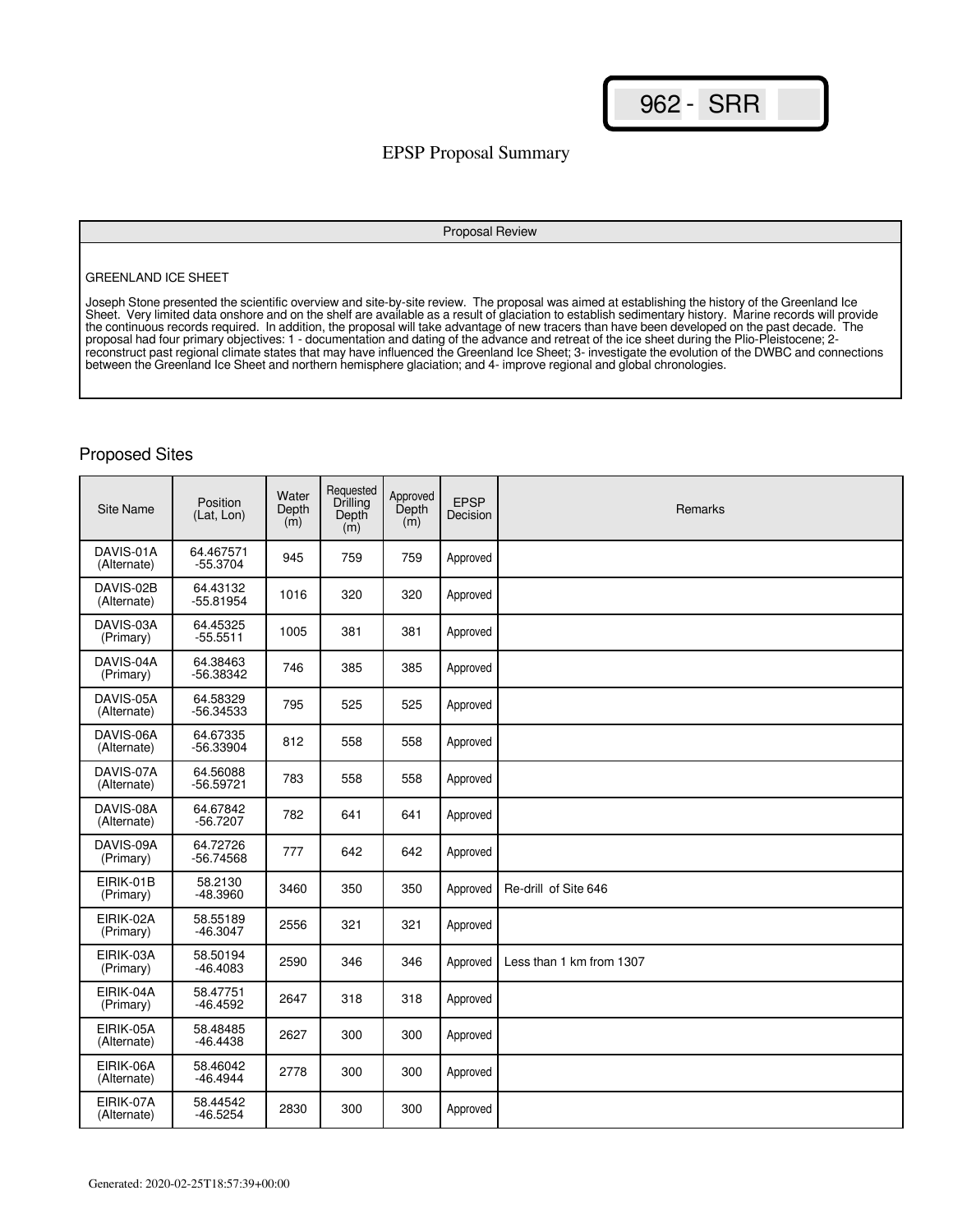# Proposed Sites - Continued

| Site Name                | Position<br>(Lat, Lon) | Water<br>Depth<br>(m) | Requested<br>Drilling<br>Depth<br>(m) | Approved<br>Depth<br>(m) | <b>EPSP</b><br>Decision | <b>Remarks</b> |
|--------------------------|------------------------|-----------------------|---------------------------------------|--------------------------|-------------------------|----------------|
| EIRIK-08A<br>(Alternate) | 58.43412<br>$-46.5484$ | 2852                  | 487                                   | 487                      | Approved                |                |
| EIRIK-10A<br>(Alternate) | 58.1766<br>$-48.0645$  | 3399                  | 655                                   | 655                      | Approved                |                |
| EIRIK-11A<br>(Alternate) | 58.2402<br>$-48.6512$  | 3485                  | 1055                                  | 1055                     | Approved                |                |
| EIRIK-12A<br>(Alternate) | 58.2845<br>-47.4289    | 3129                  | 730                                   | 730                      | Approved                |                |
| EIRIK-13A<br>(Alternate) | 58.2383<br>$-47.1779$  | 3112                  | 417                                   | 417                      | Approved                |                |
| EIRIK-14A<br>(Alternate) | 57.8029<br>$-47.3911$  | 3218                  | 235                                   | 235                      | Approved                |                |

Additional Remarks (optional)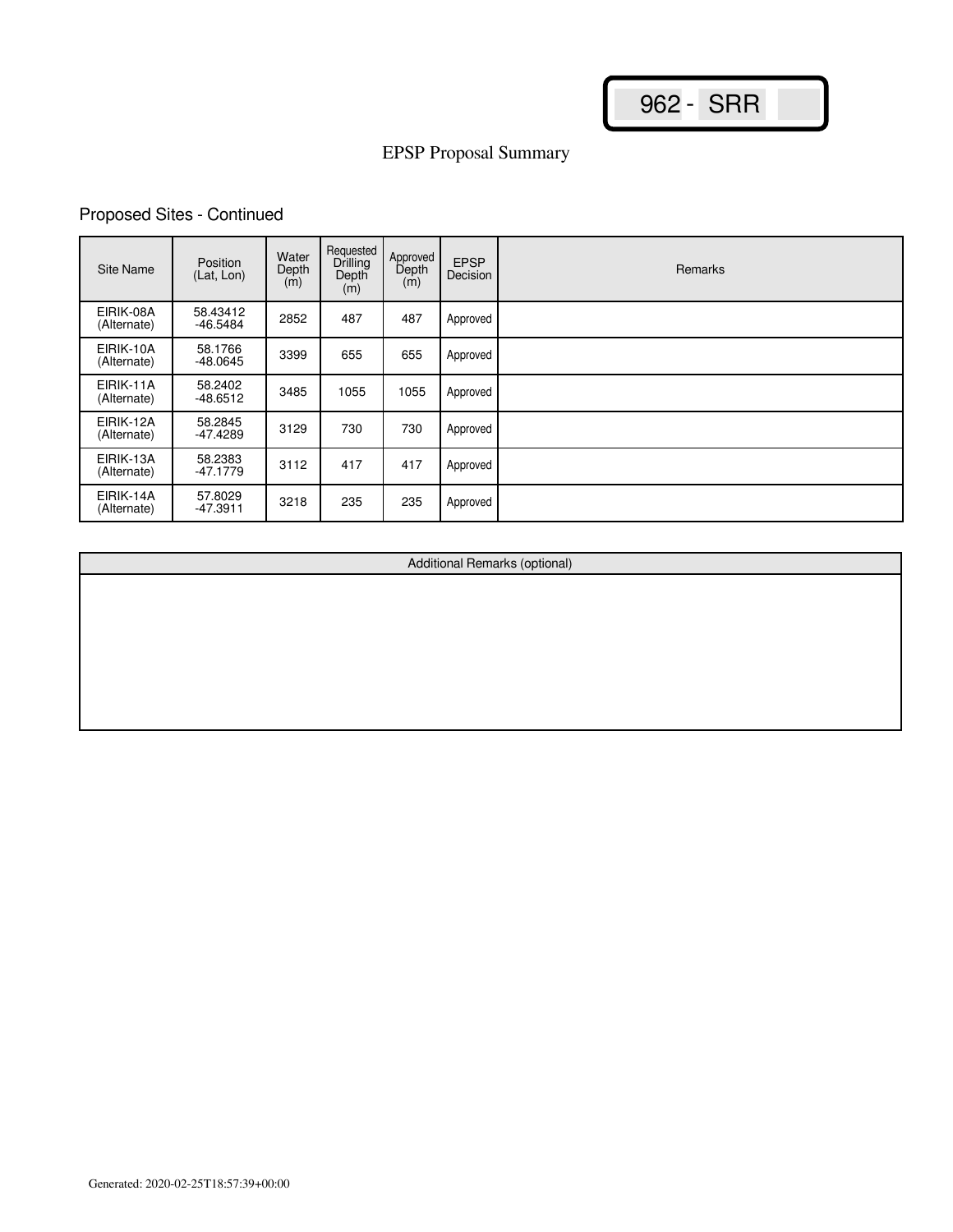## EPSP Proposal Summary

#### Proposal Review

#### BLAKE NOSE SUBSEAFLOOR LIFE

Rob Pockalny presented the scientific objectives and a site-by-site review. This is a microbiology expedition. It has three primary objectives: 1- the determination as to whether subseafloor microbes migrate vertically through the sediment; 2- discover how chemical diffusion across major unconformities affects microbial communities in ancient sediments; and 3- test the influence of major ocean events on subseafloor communities.

| <b>Site Name</b>             | Position<br>(Lat, Lon) | Water<br>Depth<br>(m) | Requested<br>Drilling<br>Depth<br>(m) | Approved<br>Depth<br>(m) | <b>EPSP</b><br>Decision              | Remarks                          |
|------------------------------|------------------------|-----------------------|---------------------------------------|--------------------------|--------------------------------------|----------------------------------|
| <b>BN-01A</b><br>(Primary)   | 30.1424<br>$-76.1122$  | 2656                  | 210                                   | 260                      | Approved<br>(to<br>revised<br>depth) | Re-drill of Site 1049. Deepened. |
| <b>BN-02A</b><br>(Primary)   | 30.1000<br>$-76.2350$  | 2300                  | 610                                   | 660                      | Approved<br>(to<br>revised<br>depth) | Re-drill of Site 1050. Deepened. |
| <b>BN-03A</b><br>(Primary)   | 30.0529<br>$-76.3576$  | 1983                  | 650                                   | 700                      | Approved<br>(to<br>revised<br>depth) | Re-drill of Site 1051. Deepened. |
| <b>BN-04A</b><br>(Primary)   | 30.7595<br>$-74.4665$  | 3481                  | 175                                   | 225                      | Approved<br>(to<br>revised<br>depth) | Re-drill of Site 1060. Deepened. |
| <b>BN-05A</b><br>(Alternate) | 29.9105<br>$-76.1780$  | 2601                  | 350                                   | 400                      | Approved<br>(to<br>revised<br>depth) | Re-drill of Site 392. Deepened.  |
| <b>BN-06A</b><br>(Alternate) | 29.9923<br>$-76.5236$  | 1630                  | 200                                   | 250                      | Approved<br>to)<br>revised<br>depth) | Re-drill of Site 1053. Deepened. |
| <b>BN-08A</b><br>(Alternate) | 29.9515<br>$-76.6266$  | 1344                  | 700                                   | 750                      | Approved<br>(to<br>revised<br>depth) | Re-drill of Site 1052. Deepened. |
| <b>BN-09A</b><br>(Alternate) | 29.9129<br>$-76.7372$  | 1125                  | 330                                   |                          | Declined                             |                                  |
| <b>BN-10A</b><br>(Alternate) | 29.9207<br>$-76.7165$  | 1167                  | 330                                   | 380                      | Approved<br>(to<br>revised<br>depth) | Deepened.                        |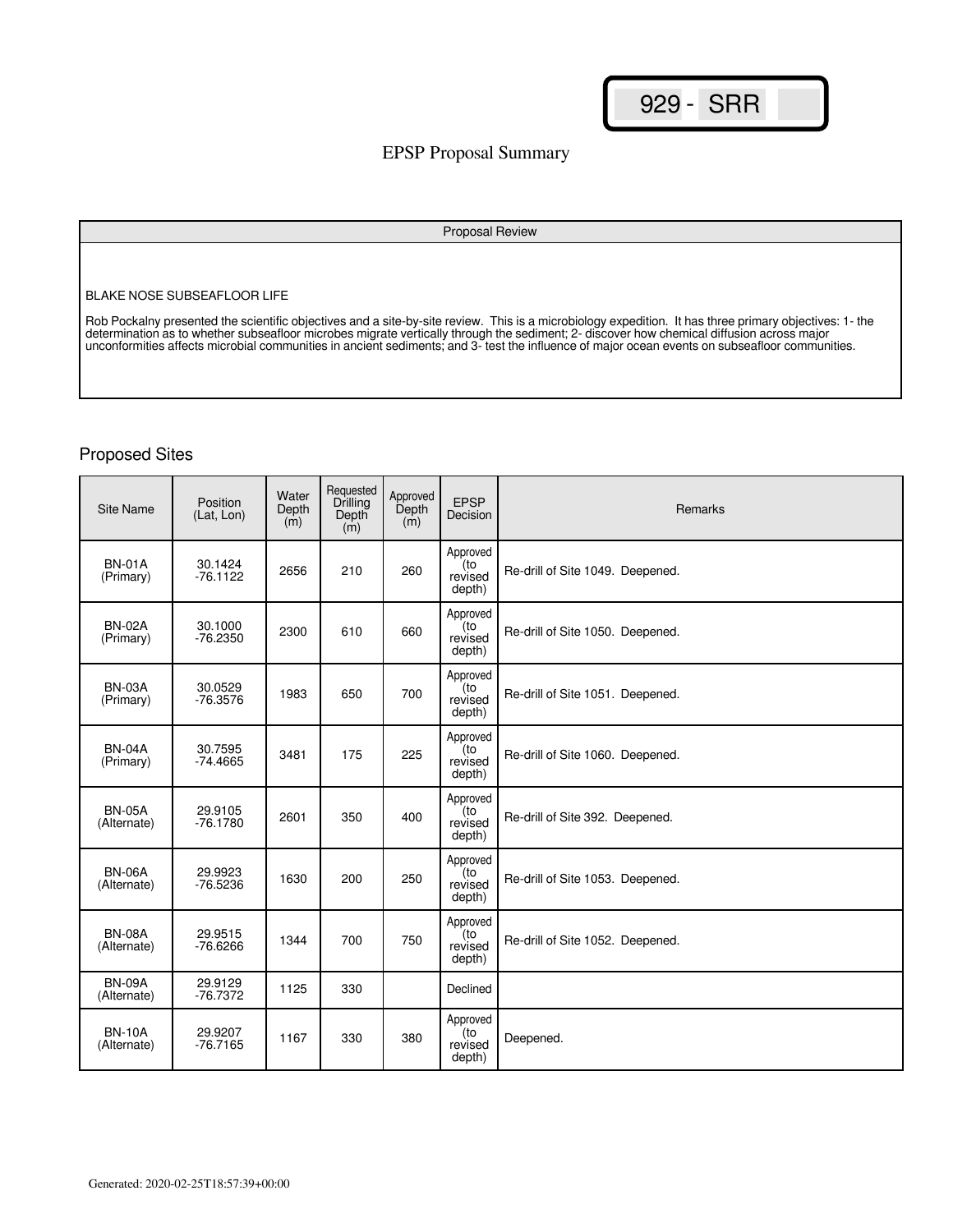EPSP Proposal Summary

Additional Remarks (optional)

All approved sites were extended by 50 meters to ensure objectives (including logging) could be obtained.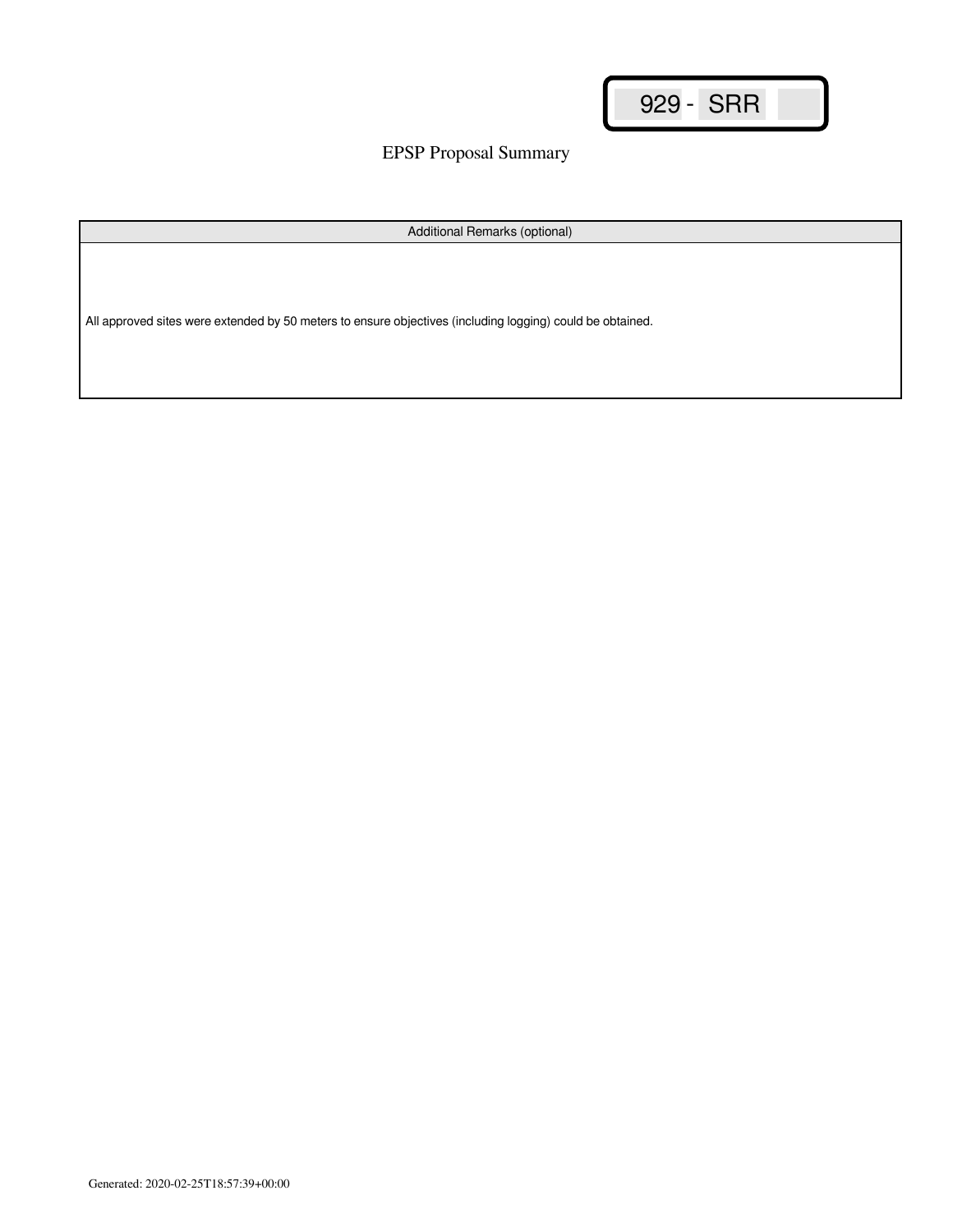857C - SRR

## EPSP Proposal Summary

#### Proposal Review

#### DREAM: LAGO-MARE DEPOSITS

Angelo Camerlenghi presented the science overview and the site-by-site review for the Ionian basin. Andrew Madof presented the site-by-site review of the Levant basin. This program was part of an umbrella program aimed at obtaining a better understanding of the Messinian Salinity Crisis. The umbrella proposal had four questions: 1- what are the causes, timing and emplacement mechanisms for the Messinian salt; 2 -what are the factors responsible for early salt deformation and fluid flow across and out of the halite; 3- do salt giants promote diversity and activity in the deep biosphere; and 4- what are the mechanisms for vertical movements inside and along basin margins? Specific objectives of this proposal were: 1- to test whether fluvial systems were responsible for the termination of the salinity crisis; 2 - establish the role of climate change in the evolution of basin salinity; 3 determine whether the return to a more normal marine condition was geologically instantaneous; 4 - identify microbial communities and the importance of bacterial sulfate reduction; 5- determine whether the microbial population was active in the formation of dolomites; and 6- test the viability of microbes in oil inclusions and interstitial spaces.

### Proposed Sites

| Site Name                   | Position<br>(Lat. Lon)     | Water<br>Depth<br>$\dot{m}$ | Requested<br>Drilling<br>Depth<br>(m) | Approved<br>Depth<br>(m) | <b>EPSP</b><br>Decision              | <b>Remarks</b>                                                                                                                              |
|-----------------------------|----------------------------|-----------------------------|---------------------------------------|--------------------------|--------------------------------------|---------------------------------------------------------------------------------------------------------------------------------------------|
| CYP-01A<br>(Alternate)      | 34.66963889<br>34.72666667 | 1460                        | 562                                   | 562                      | Approved                             |                                                                                                                                             |
| CYP-02A<br>(Alternate)      | 34.65775556<br>34.70861111 | 1445                        | 562                                   | 562                      | Approved                             |                                                                                                                                             |
| <b>ION-01A</b><br>(Primary) | 35.8478<br>18.1963         | 4013                        | 985                                   | 985                      | Declined                             | Re-drill and deepening of Site 374. Minor relocation new site is<br><b>ION-01B.</b>                                                         |
| ION-02A<br>(Alternate)      | 35.8480<br>18.1455         | 4013                        | 984                                   | 984                      | Approved                             |                                                                                                                                             |
| ION-03A<br>(Alternate)      | 35.8478<br>18.1707         | 4013                        | 999                                   | 999                      | Declined                             | Final latitude and longitude provided at ION-03B. Final location - Inline<br>M144/2 SP 1177 Xline M144/2 SP 2294.                           |
| $LEB-01B$<br>(Primary)      | 34.28905556<br>35.16194444 | 1796                        | 577                                   | 577                      | Approved                             |                                                                                                                                             |
| LEB-02B<br>(Alternate)      | 34.32202778<br>35.14777778 | 1808                        | 634                                   | 634                      | Approved                             |                                                                                                                                             |
| LEV-01B<br>(Primary)        | 33.3284<br>33.1666         | 1733                        | 648                                   | 648                      | Approved                             |                                                                                                                                             |
| LEV-02A<br>(Alternate)      | 33.5973<br>33.1919         | 2008                        | 441                                   |                          | Declined                             | Related to LEV-02B.                                                                                                                         |
| LEV-03A<br>(Alternate)      | 33.1196<br>33.4983         | 1698                        | 589                                   | 589                      | Approved                             |                                                                                                                                             |
| LEV-04A<br>(Alternate)      | 33.1802<br>33.5230         | 1704                        | 561                                   |                          | Declined                             | Panel has deferred a decision. Cross lines needed or will need to be<br>relocated. This can be brought back to the panel for future review. |
| MAL-01A<br>(Alternate)      | 35.3594<br>16.9549         | 3696                        | 563                                   |                          | Declined                             | Relocated to MAL05A                                                                                                                         |
| MAL-02A<br>(Alternate)      | 36.2477<br>15.8149         | 3573                        | 1294                                  |                          | Declined                             | Relocated to MAL-02B.                                                                                                                       |
| MAL-03A<br>(Primary)        | 36.1312<br>15.9504         | 3645                        | 1051                                  | 619                      | Approved<br>(to<br>revised<br>depth) | Depth reduced. Possible detachment structure present.                                                                                       |
| MAL-04A<br>(Alternate)      | 36.3869<br>15.6523         | 3383                        | 1236                                  | 877                      | Approved<br>(to<br>revised<br>depth) | Depth reduced.                                                                                                                              |

### New Sites

Generated: 2020-02-25T18:57:39+00:00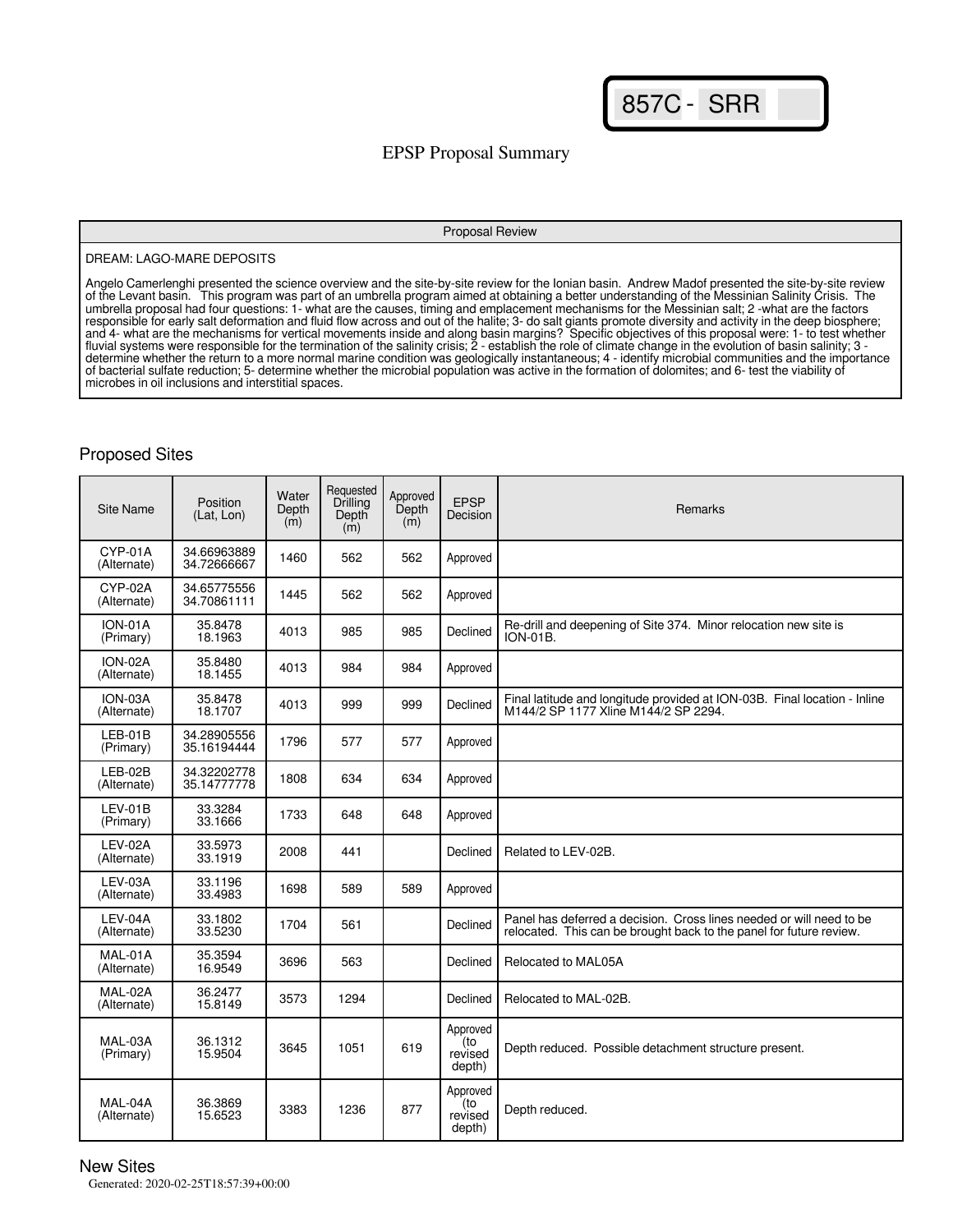857C - SRR

# EPSP Proposal Summary

## New Sites - Continued

| Site Name                  | Position<br>(Lat. Lon) | Water<br>Depth<br>(m) | Requested<br>Drilling<br>Depth<br>(m) | Approved<br>Depth<br>(m) | <b>EPSP</b><br>Decision                 | Remarks                                                                        |
|----------------------------|------------------------|-----------------------|---------------------------------------|--------------------------|-----------------------------------------|--------------------------------------------------------------------------------|
| MAL-02B-new<br>(Alternate) | 36.2404<br>15.8235     | 3473                  | 1294                                  | 1294                     | Approved<br>(to<br>revised<br>location) | Relocated Site MAL02B to MEM07-202 SP1950.                                     |
| ION-01B-new<br>(Primary)   | 35.847768<br>18.196645 | 4013                  | 985                                   | 985                      | Approved<br>(to<br>revised<br>location) | Corrected location InlineM144/2-11 SP842 and Xline M144/2-05<br>SP2109.        |
| MAL-05A-new<br>(Alternate) | 35.4046<br>16.8623     | 3270                  | 563                                   | 563                      | Approved                                | Replacement for Site MAL01A located at CU15-02B CDP27210.                      |
| ION-03B-new<br>(Alternate) | 35.847821<br>18.170674 | 4013                  | 999                                   | 999                      | Approved<br>(to<br>revised<br>location) | Located at Inline M144/2 SP 1177 Xline M144/2 SP 2294.                         |
| LEV-02B-new<br>(Alternate) | 33.5274<br>33.1858     | 1863                  | 441                                   | 483                      | Approved                                | Relocated from LEV-02A to crossing of CCOP08-6026 and<br>CC0P0-5029^a32ner001. |

Additional Remarks (optional)

\* The operator should be aware of the possibility of H2S in the recovered cores and the potential for stuck pipe.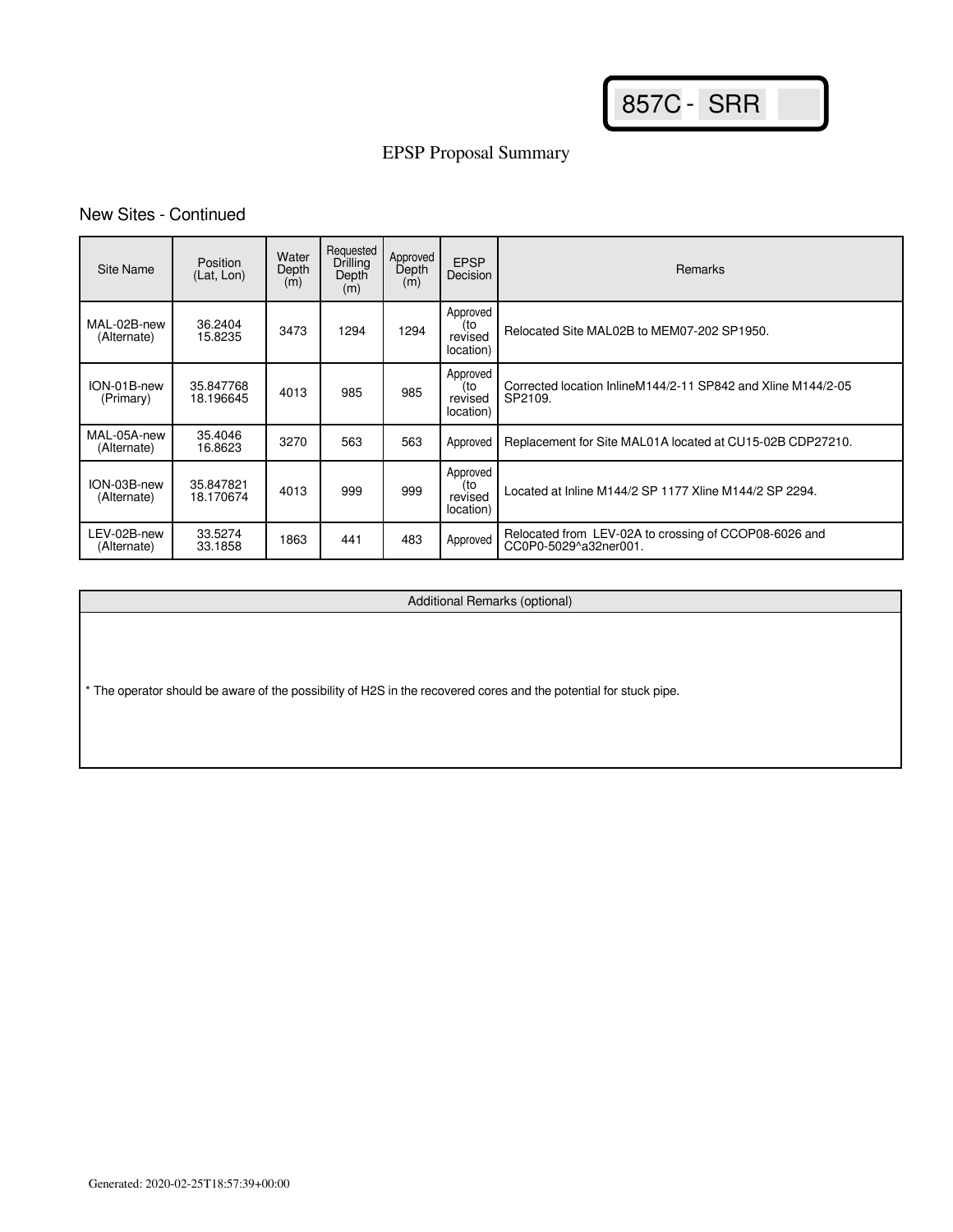## EPSP Proposal Summary

#### Proposal Review

CENOZOIC WESTERN NORTH ATLANTIC TRANSECT

Greg Mountain presented the scientific objectives and site-by-site review. The proposal was aimed at determining the impact of the closing of Central America and Tethys on water circulation. This will be accomplished through the drilling of a north-south transect.

## Proposed Sites

| <b>Site Name</b>        | Position<br>(Lat. Lon) | Water<br>Depth<br>(m) | Requested<br>Drilling<br>Depth<br>(m) | Approved<br>Depth<br>(m) | <b>EPSP</b><br>Decision              | <b>Remarks</b>                                    |
|-------------------------|------------------------|-----------------------|---------------------------------------|--------------------------|--------------------------------------|---------------------------------------------------|
| WNAT-01A<br>(Primary)   | 33.8394<br>$-49.2402$  | 4826                  | 625                                   | 625                      | Approved                             | Approved to basement, if greater depth is needed. |
| WNAT-02A<br>(Primary)   | 38.2732<br>$-38.3909$  | 3815                  | 546                                   | 546                      | Approved                             | Approved to basement, if greater depth is needed. |
| WNAT-03A<br>(Alternate) | 41.4655<br>$-36.7441$  | 4193                  | 636                                   | 500                      | Approved                             |                                                   |
| WNAT-04A<br>(Primary)   | 43.7213<br>$-37.5705$  | 3945                  | 620                                   | 500                      | Approved<br>(to<br>revised<br>depth) | Depth reduced.                                    |
| WNAT-06A<br>(Primary)   | 53.0147<br>$-41.8091$  | 3579                  | 620                                   |                          | Declined                             |                                                   |
| WNAT-11A<br>(Alternate) | 33.8944<br>$-49.2399$  | 4893                  | 611                                   | 611                      | Approved                             | Approved to basement, if greater depth is needed. |
| WNAT-12A<br>(Alternate) | 33.8389<br>-49.3066    | 4911                  | 626                                   | 626                      | Approved                             | Approved to basement, if greater depth is needed. |
| WNAT-21A<br>(Alternate) | 38.1979<br>$-38.3940$  | 3705                  | 540                                   | 540                      | Approved                             | Approved to tag basement and extend if needed.    |
| WNAT-41A<br>(Alternate) | 43.7210<br>$-37.3329$  | 3961                  | 620                                   | 620                      | Approved                             |                                                   |
| WNAT-61A<br>(Alternate) | 53.2819<br>$-41.4757$  | 3379                  | 620                                   | 620                      | Approved                             |                                                   |

| Site Name                       | Position<br>(Lat. Lon) | Water<br>Depth<br>(m) | Reauested<br>Drilling<br>Depth<br>(m) | Approved<br>Depth<br>(m) | <b>EPSP</b><br>Decision | Remarks                                                             |
|---------------------------------|------------------------|-----------------------|---------------------------------------|--------------------------|-------------------------|---------------------------------------------------------------------|
| WNAT-62A-<br>new<br>(Alternate) | 53.2815<br>$-41.4757$  | 3379                  | 620                                   | 450                      | Approved I              | The new site was located at RC603 -Shotpoint 3200 down to 5.45 twt. |